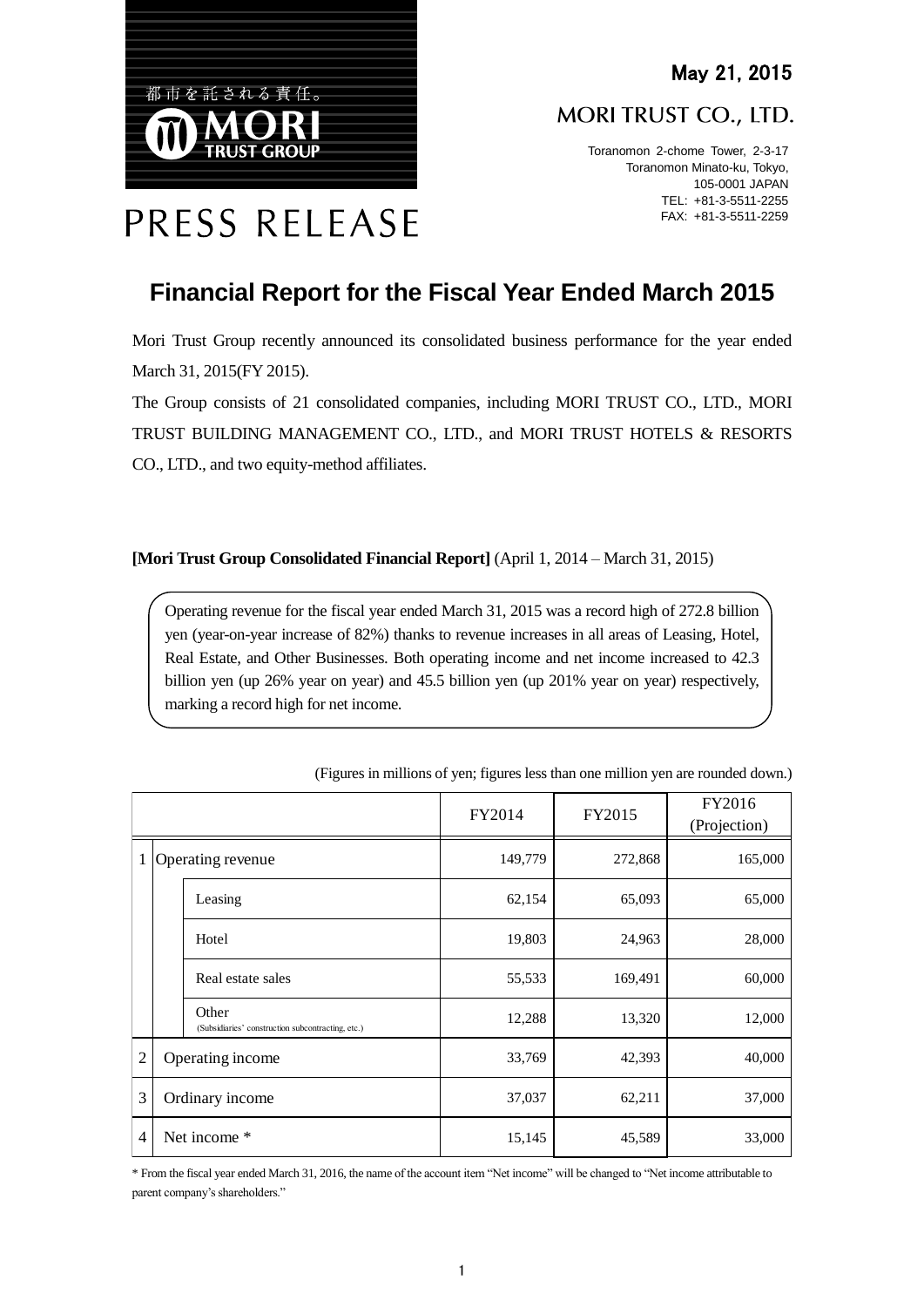# **Overview of FY 2015 business performance**

- Revenue of the Leasing Business increased to 65 billion yen. Key contributors were full-year operation of Kyobashi Trust Tower, which was completed in February 2014, improved occupancy rates of existing buildings, and rent rises.
- Revenue of the Hotel Business increased substantially to 24.9 billion yen. In addition to the contributing factor of full-year operation of Courtyard by Marriott Tokyo Station, which opened in April 2014, and Tokyo Marriott Hotel, which was rebranded and opened in December 2013, the business demonstrated sound occupancy rates and stronger room prices, resulting from robust tourism and business demand among Japanese and overseas visitors.
- Revenue of the Real Estate Sales Business increased significantly to 169.4 billion yen, mainly due to the sale of Meguro Gajoen, which was acquired during the year.
- Revenue of Other Businesses increased to 13.3 billion yen, due to the sound performance of subsidiaries.
- The consolidated financial position of Mori Trust Group as of March 31, 2015 comprised total assets of 969.8 billion yen and net assets of 295.9 billion yen.
- Leased and other real estate owned by our Group, and recorded on the consolidated balance sheet, totaled 531.8 billion yen, market value was 1,033.4 billion yen, and unrealized gains were 501.6 billion yen.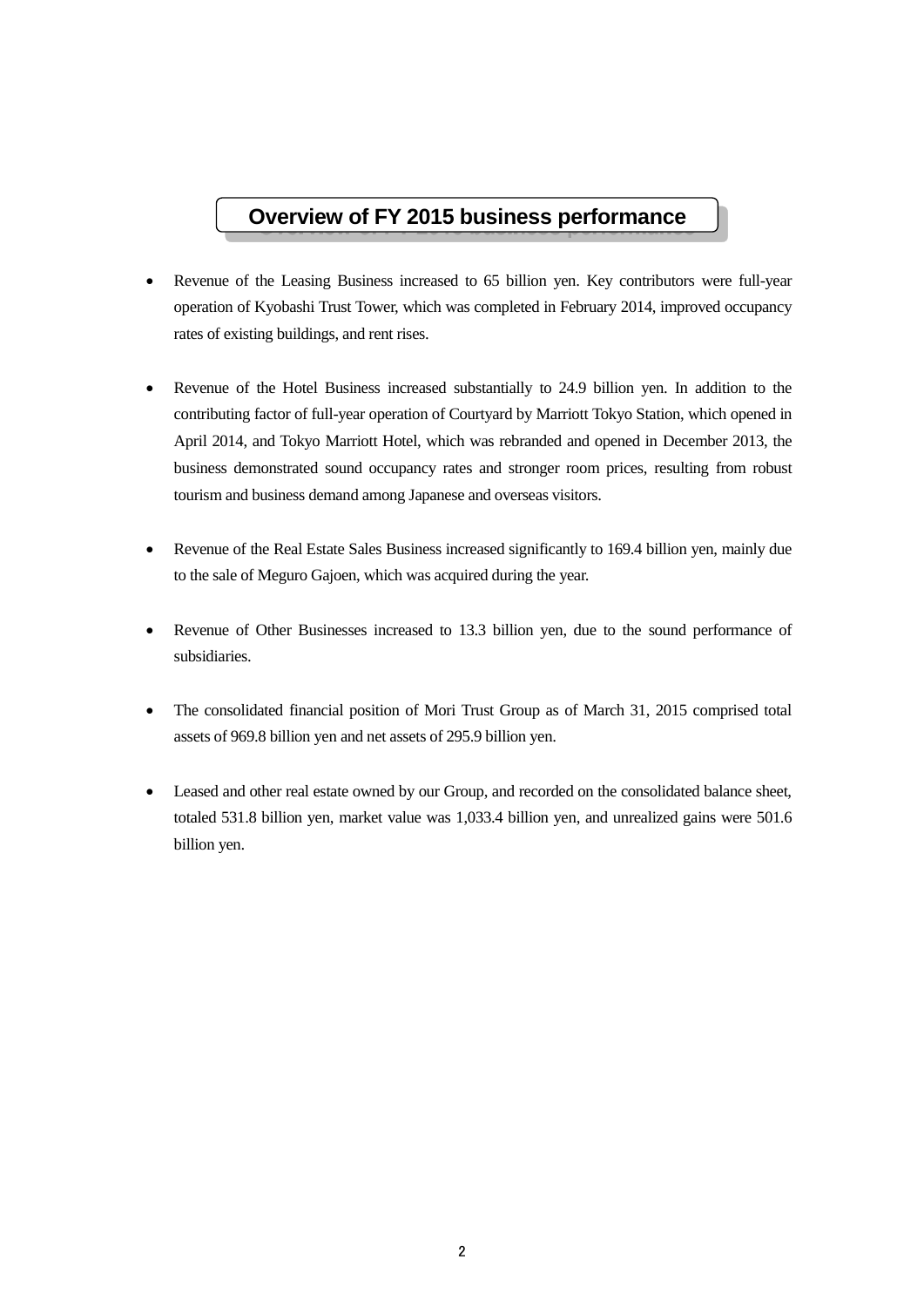# **Business Performance Projections for FY 2016**

- Revenue from the Leasing Business is projected to be 65 billion yen, which is on a par with the previous year, While high occupancy rates will be maintained and rent rises are expected, due to solid demand for office buildings, the sale of Meguro Gajoen in March 2015 will have an impact.
- Revenue from the Hotel Business is projected to increase to 28 billion yen as full-year operation of Suiran, a Luxury Collection Hotel, Kyoto and the 2<sup>nd</sup> Laforet Shuzenji Sanshi Suimei are expected in addition to sound occupancy rates and stronger room prices backed by continued strong demand from Japanese and overseas visitors.
- Revenue from the Real Estate Sales Business is projected to be 60 billion yen, with sales of condominiums and offices planned.
- Revenue from Other Businesses is projected to be 12 billion yen.
- As a result, operating revenue is projected to be 165 billion yen with operating income of 40 billion yen and net income attributable to parent company's shareholders of 33 billion yen.

Projections contained in this document have been made on the basis of information available when it was released. Due to various unforeseeable factors, actual performance may differ from such projections.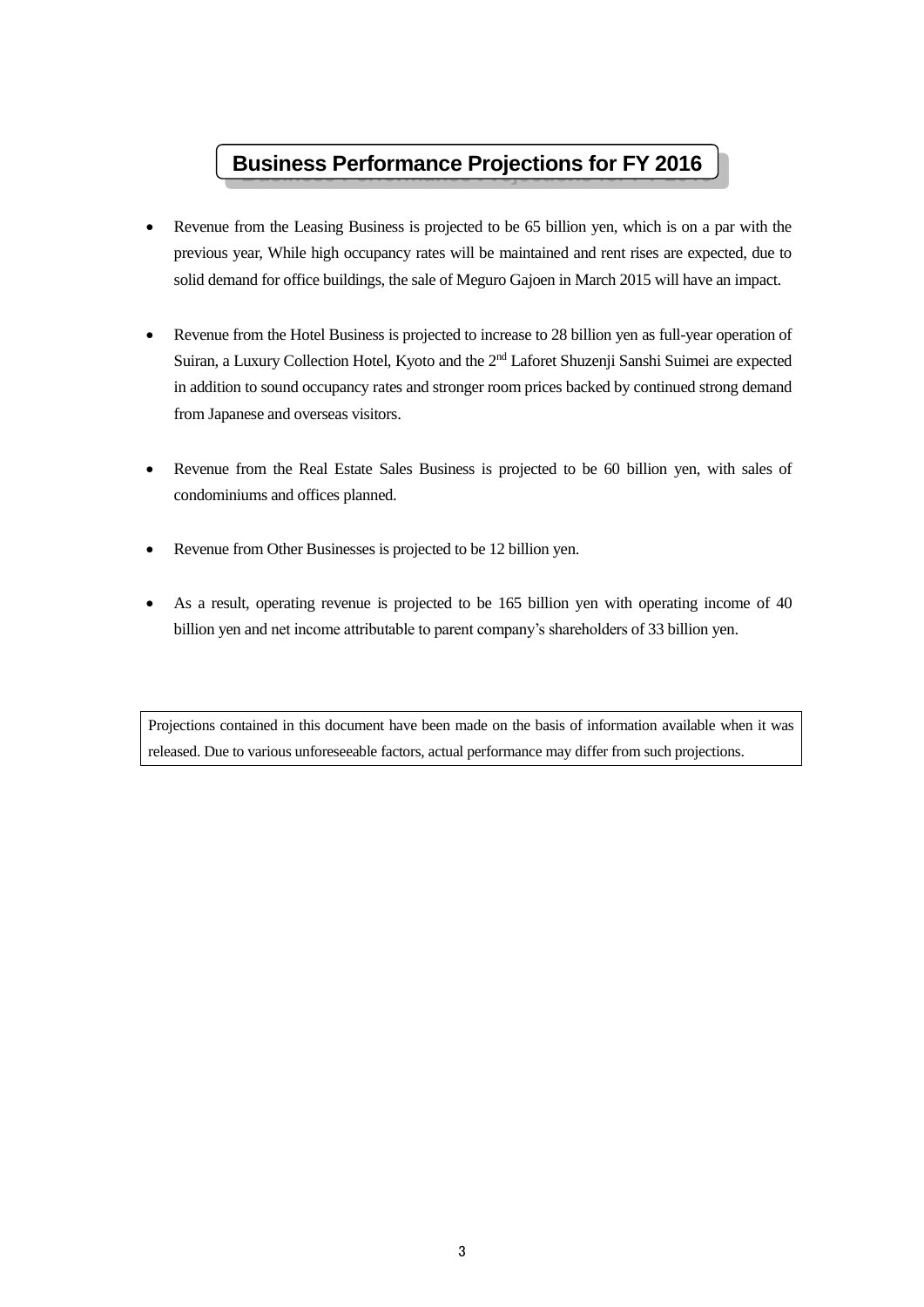# **FY 2015 Key Business Topics**

#### **Real Estate Business**

During the fiscal year ended March 31, 2015, we focused on growth and various projects were carried out aggressively aiming for further expansion in the future. We promoted development plans flexibly, while monitoring the business climate surrounding the management of our Company. In particular, we launched an initiative for a large-scale development in the Toranomon-Akasaka Area, which is positioned as strategically important by the Japanese government, as well as a development plan that looks to the future in collaboration with surrounding developments in the Shinagawa-Mita Area, which is expected to grow rapidly as a new transport hub.

Furthermore, focusing on existing development sites, our Company is engaged in various area management activities aiming to create cosmopolitan and thriving urban lifestyles office workers, residents, and visitors from around the world can enjoy and places where they can interact, as well as improved disaster control capabilities within communities.

#### **■ New projects**

# ◇**Further promotion of TRANOMON TRUST CITY WORLD GATE —Accredited National Strategic Special Zone.**

Since March 2015, the Company has been promoting a re-development plan at the Toranomon Pastoral Hotel site. TRANOMON TRUST CITY WORLD GATE (formally known as the Toranomon 4-chome Project, a tentative name) was accredited by the Prime Minister of Japan as an Architecture Remodeling Project for National Strategic Urban Planning in the Tokyo Metropolitan National Strategic Special Zone. The Project is a large-scale, complex re-development plan on a site area of approximately 16,300 m<sup>2</sup> with a total floor area of 210,000 m<sup>2</sup> set amidst lush greenery in a highly international area at the heart of the Roppongi and Toranomon districts, where further development is expected as a transportation hub. The development aims to improve business support facilities that assist industrial development and overseas expansion by leveraging community resources and living support facilities for residents from overseas, and provide a platform for strengthening international industrial competitiveness and economic activities. We will promote implementation of the plan aiming for a development that is conducive to enhancing the convenience and charm of the entire area with its approximately  $3,000 \text{ m}^2$  of green space. The Forest of Fukishiro, tentative name, will provide a tranquil and peaceful urban life and an improved pedestrian-sidewalk network linking surrounding areas, which has been long sought-after by community residents.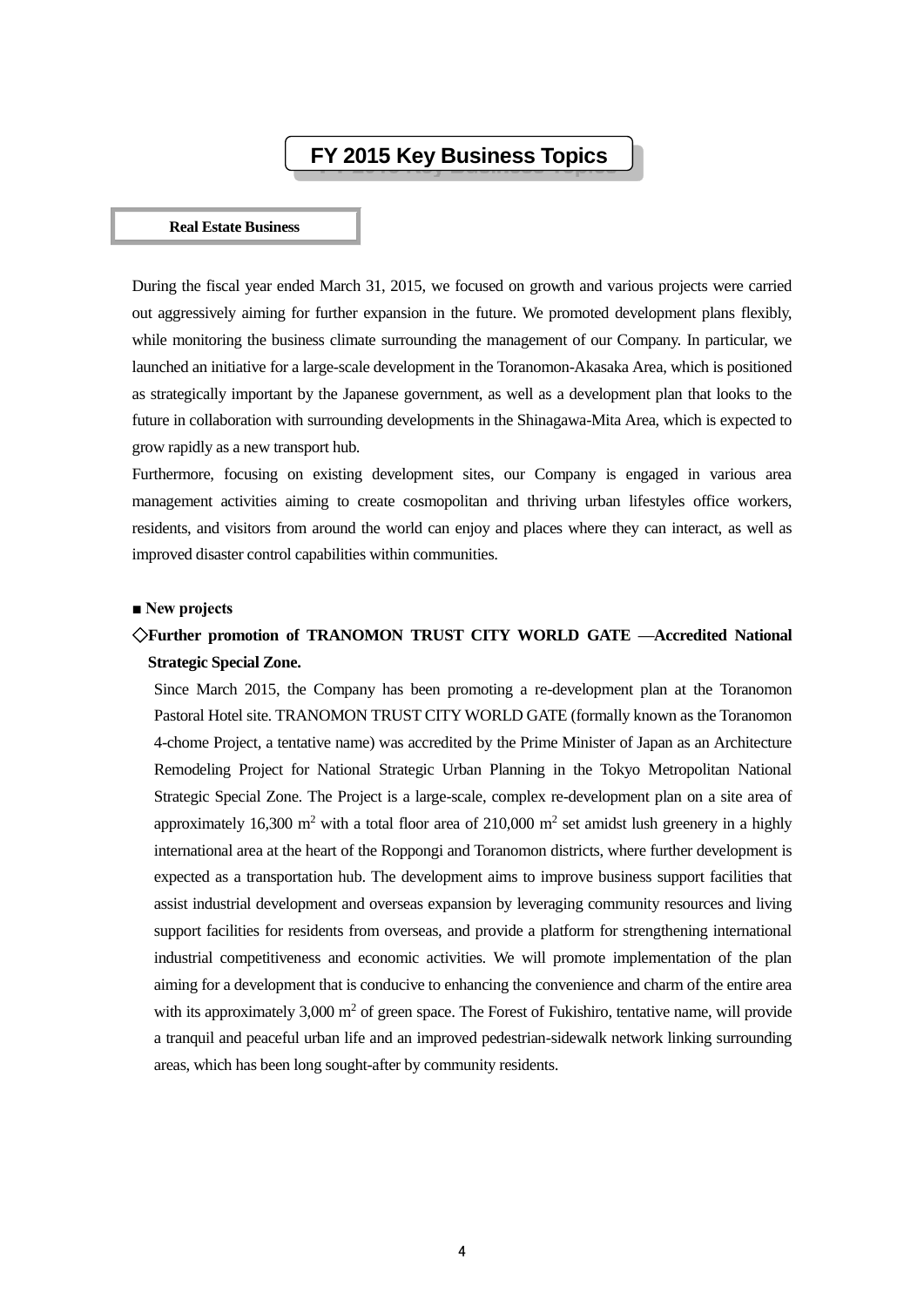#### < **Development policy for TRANOMON TRUST CITY WORLD GATE** >

#### **(1) Improve urban infrastructure and greening**

- Improve the road-pedestrian environment to resolve community concerns.
- Form a pedestrian network in coordination with peripheral development.
- $\triangleright$  Terrain-specific development of approximately 3,000 m<sup>2</sup> of green spaces with consideration given to bio-diversity.

#### **(2) Introduce urban functions to strengthen international competitiveness**

- Introduce a holistic function for supporting the daily lives of foreign residents.
- Introduce a function for supporting industrial development and overseas expansion.

#### **(3) Strengthen disaster control and improve the urban environment**

- Strengthen business continuity function during a disaster and disaster control in the community by coordinating districts.
- Promote initiatives for mitigating environmental impact and greening.



| ProjectName           | 'TORANOMON TRUST CITY WORLD GATE<br>(Former name of the plan : (tentative name) |
|-----------------------|---------------------------------------------------------------------------------|
|                       | Toranomon 4-chome Project)                                                      |
| Address               | Toranomon 4-chome and 3-chome, Minato-ku, Tokyo                                 |
| Site area             | Approx. 16,300m <sup>2</sup>                                                    |
| Total floor area      | Approx. 210,000m <sup>2</sup>                                                   |
| Number of floors      | 36 stories above ground, 4 stories below ground                                 |
|                       | Office, Hotel • Serviced Apartment, Shop, Conference,                           |
| Primary use           | Life-supporting facilities, Industrial development facilities,                  |
|                       | Shinto shrines, etc.                                                            |
| Planned term of works | $FY2015 - FY2019$                                                               |

#### ◇**Began distribution of FORETSEINE AKASAKAHINOKIZAKA**

In November 2014, the Company started distribution of high-end condominium residences at FORETSEINE AKASAKA HINOKIZAKA, which is located at the center of the Akasaka-Roppongi area. Maximizing expertise in urban development accumulated by the Mori Trust Group, Foretseine Akasaka Hinokizaka offers high-end residences worthy of this site, which is so rare in the city of Tokyo, based on the concept of "Luxury Courtesy" through designs that draw on Hinokizaka's history, culture, and traditions, with disaster control and security functions using cutting-the-edge technologies, and refined services that put the comfort of residents first.



| Name!                             | FORETSEINE AKASAKA HINOKIZAKA                  |  |
|-----------------------------------|------------------------------------------------|--|
| <b>Address</b>                    | 1917 Akasaka 6-chome, Minato-ku, Tokyo         |  |
| Site area                         | $2.645.20$ m <sup>2</sup>                      |  |
| Total floor area                  | $12.145.78$ m <sup>2</sup>                     |  |
| Number of floors                  | 7 stories above ground, 2 stories below ground |  |
| Total units                       |                                                |  |
| Start of construction             | December 2013                                  |  |
| Building completion<br>(schedule) | January 2016                                   |  |

#### ◇**Promoting Reconstruction Plan for Akasaka Twin Tower**

Akasaka Twin Tower Main and East Tower, completed in March 1983, ceased operations in March 2014, to be reborn as a complex more suited to the needs of today, with demolition starting in April. In April 2015, demolition was completed and the Company is now considering implementing the Project.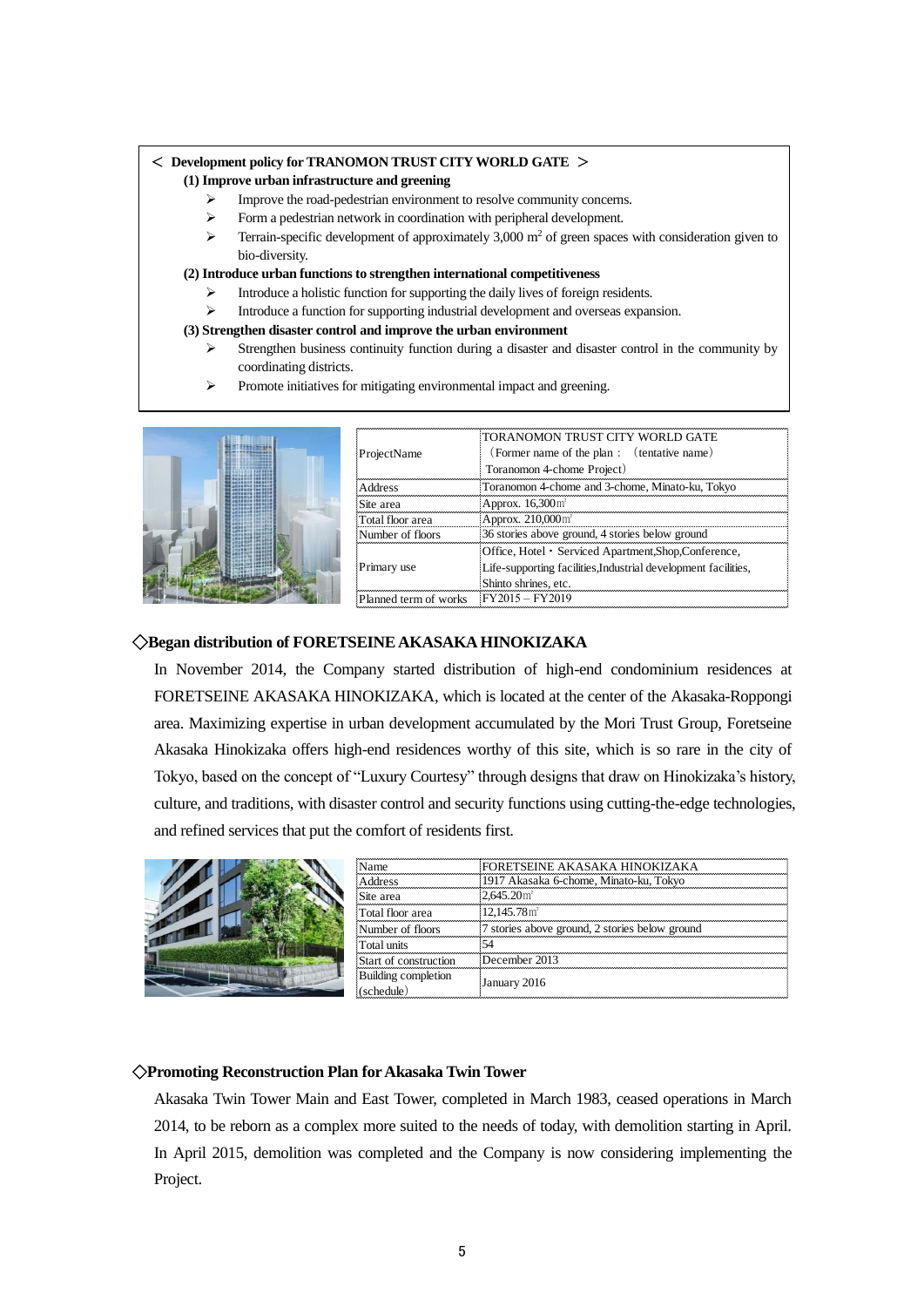#### ◇**Acquisition and transfer at Meguro Gajoen**

Land and buildings at Meguro Gajoen were acquired in August 2014 and sold in January 2015. While accurately monitoring trends of real estate markets and investors, we will continue business activities that are conducive to vitalizing the real estate markets by leveraging our strengths of a sound financial position and ability to make management decisions quickly.

#### ■**Area management activities in each area**

#### ◇**Shinagawa area**

Area management activities in Gotenyama Trust City

Surrounded by the natural beauty of sylvan Gotenyama Garden, Gotenyama Trust City is engaged in area management activities in cooperation with Tokyo Marriott Hotel, based on the concept of "Wellness City, a life with gardens, exquisite time to nurture urban life and people," in order for office workers, residents, and visitors from around the world to enjoy and create new lifestyles and to interact. During the year ended March 2015, celebrating the first anniversary of the rebranding of Gotenyama Trust City, it hosted Iceland Christmas in Gotenyama Trust City and Gotenyama Cheery Blossom Festival.

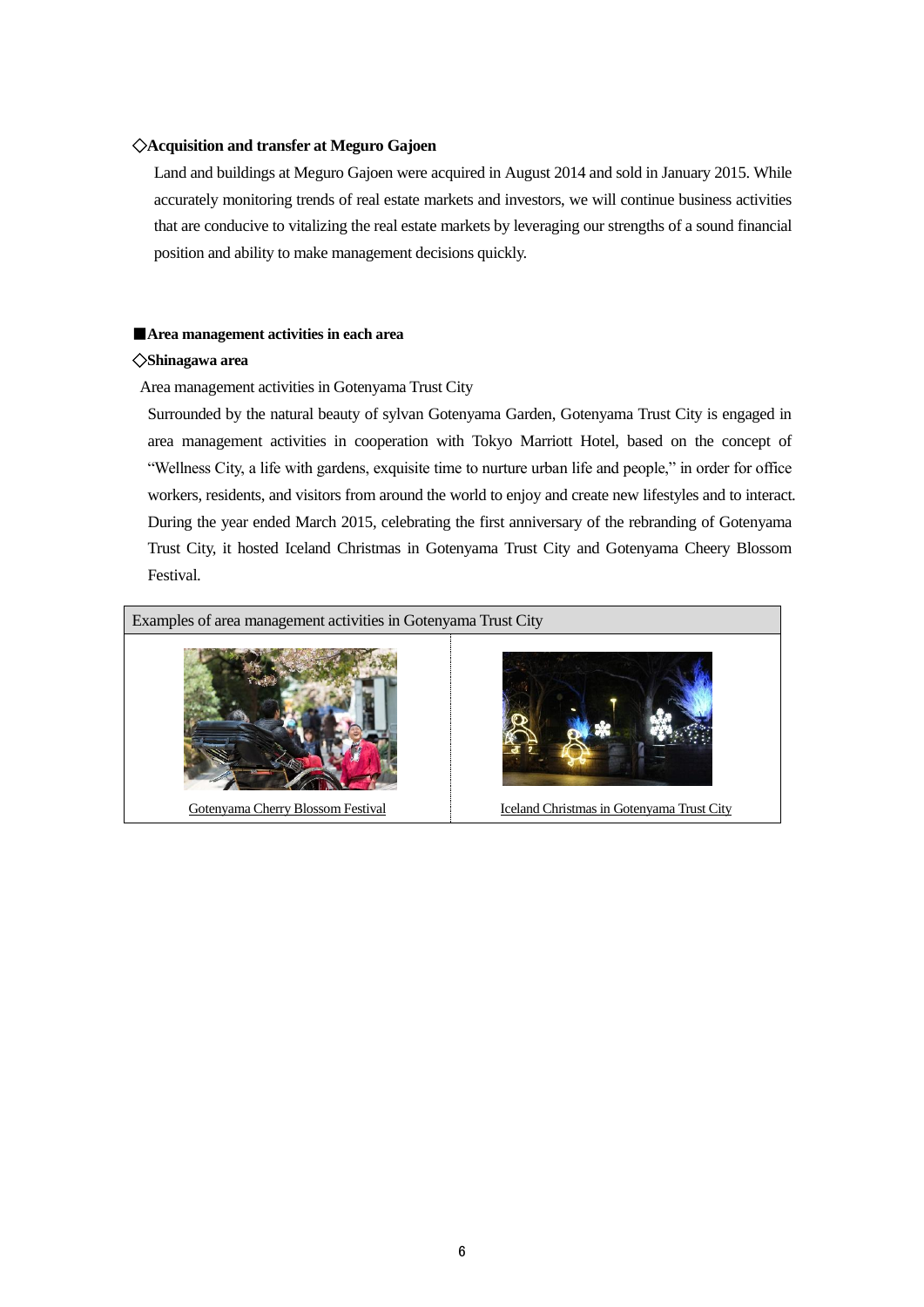#### ◇ **Sendai area**

Area management activities in Sendai Trust City

Since its grand opening in August 2010, we have been engaged in area management activities at Sendai Trust City with a view to reenergizing and enhancing the value of urban districts.

During the year ended March 31, 2015, we continued urban development by hosting the Trust City Garden Café Tohoku - Thailand Festival, *Tanabata* (Star Festival) decorations, Date Gourmet Marche, and many other events, in order to be appreciated not only by local communities but also by visitors to Sendai.

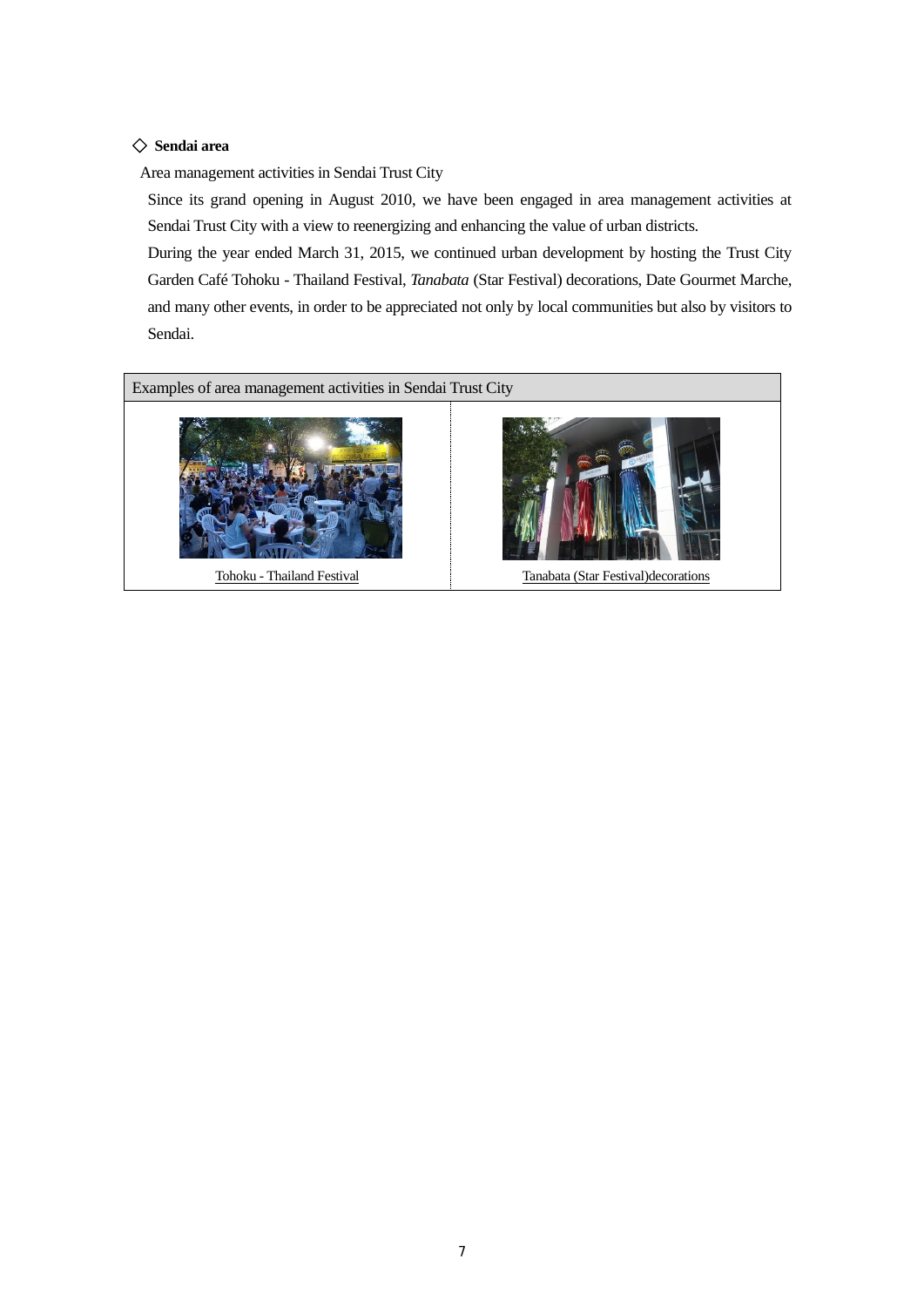#### **Hotel and Resort Business**

With the tourism industry expected to blossom further in the run-up to the Tokyo Olympics in 2020, Mori Trust Group has been pioneering a vision based on 40 years of history and experience with the first corporate membership resort club in Japan, Laforet Club. We have focused on enhancing its charm, successfully attracting overseas luxury hotel brands to Tokyo and Sendai.

During the year ended March 2015, the Company opened an overseas brand hotel, whose operator was entering Japan for the first time, in Kyoto, which is expected to experience a dramatic growth of visitors from overseas, and aggressively promoted new hotel project plans and renovations of existing hotels.

#### ■**New international hotel projects**

#### ◇ **Grand opening of Suiran, a Luxury Collection Hotel, Kyoto**

In March 2015, the Luxury Collection, the premier category brand of Starwood Hotels & Resorts, opened Suiran, a Luxury Collection Hotel, Kyoto, at Arashiyama in Kyoto, as its first property in Japan. Located adjacent to Tenryuji Temple, a UNESCO World Heritage Site, as well as Arashiyama's visitor attractions—Togetsukyo and Kameyama Park are within walking distance—the hotel is located in a luxury environment exposed to the natural beauty of Arashiyama and the history and culture of Kyoto. Based on the concept of "Opening Future based on Tradition," Suiran offers a new lifestyle worthy of the Luxury Collection with 39 guest rooms—where the traditional and modern beauty of Kyoto fuses—restaurants, and cafes in renovated historic buildings built more than 100 years ago, as well as a private spa linked to Arashiyama Hot Spring, along with a variety of cuisines in which Japonism and modernism are beautifully harmonized.



| Hotel Name    | Suiran, a Luxury Collection Hotel, Kyoto             |  |
|---------------|------------------------------------------------------|--|
|               | 12 Sagatenryuji Susukinobaba-cho Ukyo-ku, Kyoto-shi, |  |
| Address       | Kvoto                                                |  |
| Guest room    | 39 rooms                                             |  |
| Starting date | March 2015                                           |  |

#### ◇ **Grand opening of Courtyard by Marriott Tokyo Station**

Courtyard by Marriott Tokyo Station had its grand opening in April 2014. It is located just four minutes from Tokyo Station and within walking distance of the Ginza commercial area. Guest rooms, designed on the concept of "Ginza-Kyobashi Luxury Apartments," feature a diversity of individual interiors, are well equipped with Wi-Fi and smartphone-operated locks, and provide comfortable and flexible spaces.



| Hotel Name    | Courtyard by Marriott Tokyo Station |
|---------------|-------------------------------------|
| Address       | 1-3 Kyobashi 2-chome Chuo-ku, Tokyo |
|               | (KYOBASHI TRUST TOWER 1-4F)         |
| Guest room    | 150 rooms                           |
| Starting date | April 2014                          |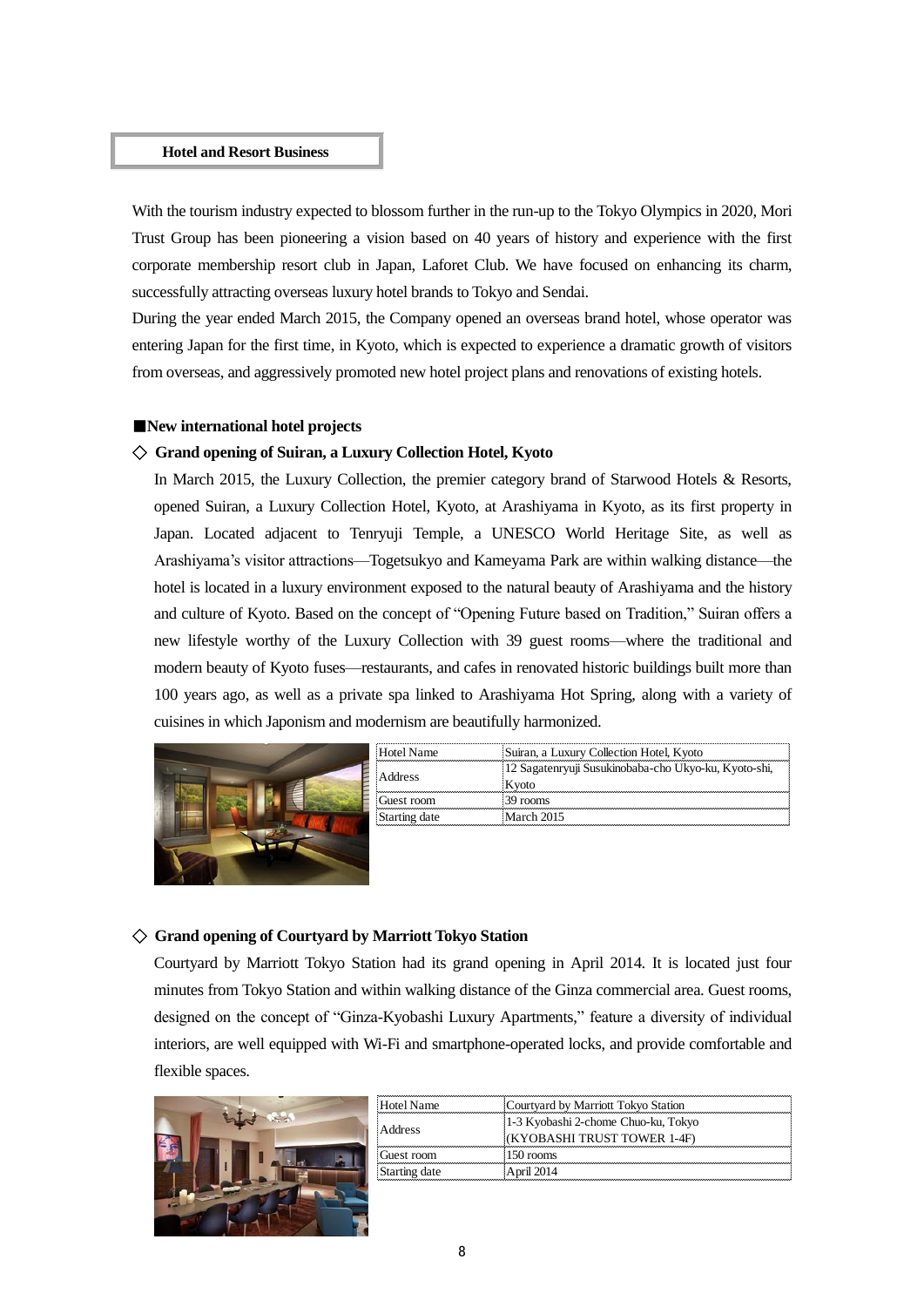#### ■**Existing hotel projects**

#### ◇ **Renovation of Laforet Hotels & Resorts facilities**

**Born as the 2nd Laforet Shuzenji Sanshi Suimei with open-air hot spring baths attached to all 16 rooms**

In December 2014, Resort Hotel Laforet Shuzenji launched the 2<sup>nd</sup> Laforet Shuzenji Sanshi Suimei with open-air hot spring baths attached to 16 rooms, which is popular for views of the majestic Mount Fuji from all rooms.Based on the concept of "One Rank Higher Quality," Sanshi Suimei (scenic beauty) opened in August 2012 with open-air hot spring baths attached to all 16 rooms, pioneering a new style of "Japonism tranquility," and has been well-received by numerous guests. With the opening of the 2nd Sanshi Suimei, a total of 32 rooms in two buildings will be available.



#### **Two barbecue restaurants launched**



In August 2014, two new barbecue restaurants opened—Barbecue Terrace, operated by Resort Hotel Laforet Biwako based on the concept of a "stylish barbecue experience," and Barbecue Garden, operated by Resort Hotel Laforet Yamanakako based on the concept of "Yamanashi Style French Barbecue." As with the barbecue restaurant operated by Resort Hotel Laforet Shuzenji, which was renovated in 2013, both restaurants use Weber Grills to offer a genuine barbecue experience in the resort.

#### ■**New hotel projects**

#### ◇ **Acquisition of land and buildings of a hot spring inn in the Hakone Gora District**

In October 2014, we acquired the land and buildings of a hot spring inn, Hakone Gora Hot Spring Seihokaku Terumoto\*.

The Hakone Gora District has flourished since the Meiji Era as a hot spring resort with views of Mount Fuji, located a short distance from Tokyo and popular among tourists from overseas with future growth in demand expected. Adjacent to Laforet Club Hakone Gora Yunosumika, the site with an area exceeding 10,000 m<sup>2</sup> offers great potential due to its proximity to Nakagora Station on the Hakone Mountain Cable Car line.

We are planning to re-build luxury accommodation aiming to open around 2018 with a view to attracting an international brand.

\*: The inn closed in November 2014.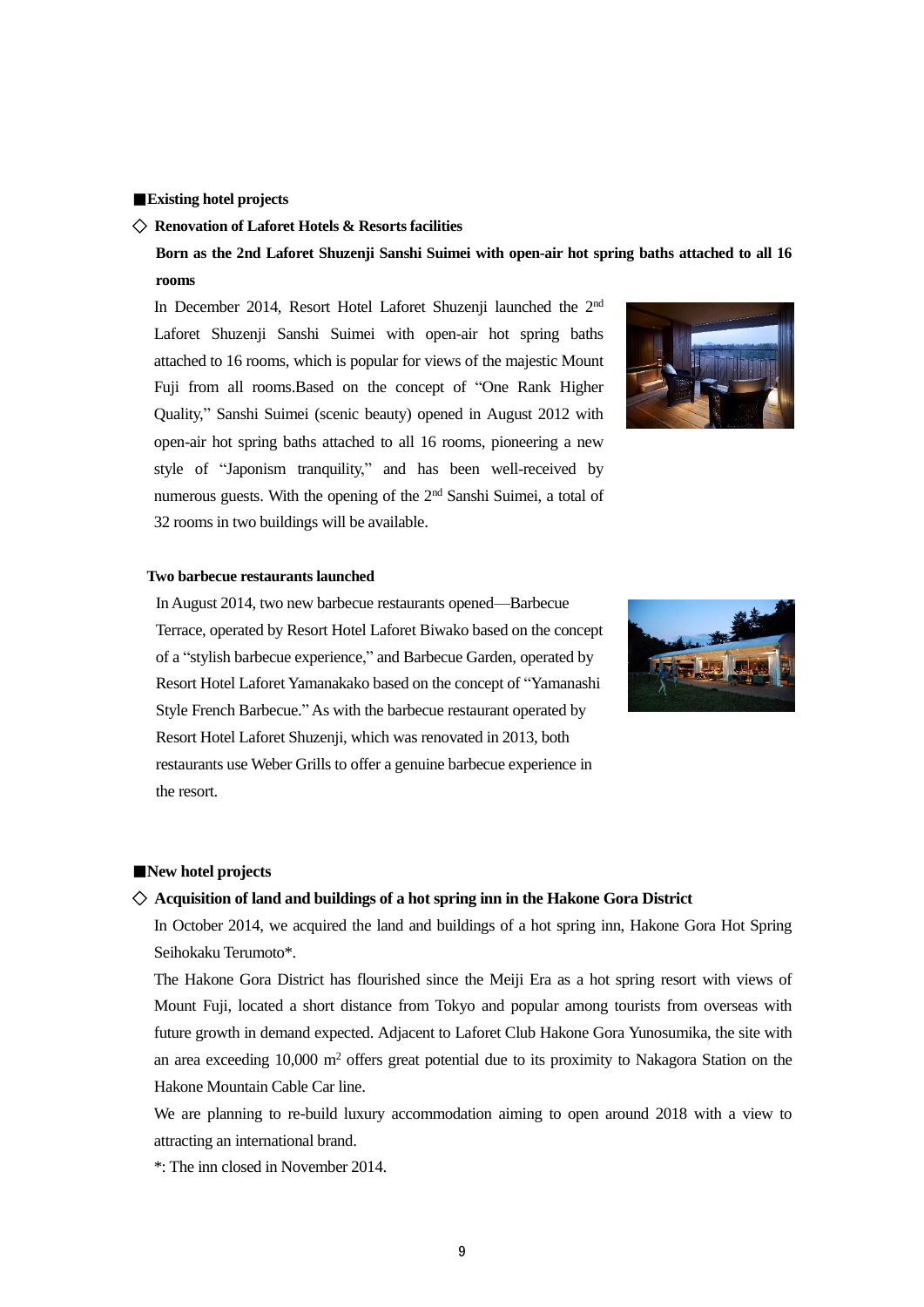# ◇ **Acquisition of first refusal right as a hotel business operator to redevelop the Nara Prefecture-run pool site**

The Redevelopment Project of Prefecture-run Pool Site led by the Nara Government aims to strengthen Nara Prefecture's function as a stop-over tourist destination with approximately 31,000 m<sup>2</sup> of prefecture-operated pool sites at Sanjo Oji, Nara-city, by improving the functions of the facility complex serving international hotels, conventions, public transportation, meals and product sales, and NHK Broadcasting Station.

Mori Trust acquired first refusal right in December 2014 as a business provider to develop and attract international hotels. Currently, we are considering a concrete plan with the aim of opening in 2020.

## ■**MICE** (Meeting, Incentive Travel, Convention and Exhibition/Event) and tourism promotion projects ◇ **Tourist information projects at TIC TOKYO**

Tourist Information Center (TIC) TOKYO, opened in December 2014 by Mori Trust Hotels & Resorts Co., Ltd. and located in Marunouchi Trust City in front of Tokyo Station, acquired Category Three, the highest ranking under the foreign Tourist Information Center system accredited by the Japan National Tourism Organization (JNTO). As a new initiative, the information service provided by a concierge targeting overseas tourists visiting Izu City Tourist Information Center (Izu, Shizuoka Prefecture) and TIC TOKYO began operation in February 2015 using voice and videophones via the Internet. Through this service, tourists from overseas who visit TIC TOKYO to obtain information on the Izu Area are able to communicate directly with the local tourist information center.

Taking the initiative as a first step, we plan to develop similar forms of cooperation with tourist information centers across the country.

#### **Investment Business**

Leveraging its diverse strengths, Mori Trust Group has been carrying out investment activities in a wide range of areas, targeting assets as well as corporate and business systems that are beneficial to society and deliver value to urban centers in general.

In the future, we aim to achieve further growth of the Group, through aggressive investments and partnerships inside and outside Japan, by developing the assets and corporate portfolios of the Group in tune with the times.

#### ◇ **Matters related to REIT**

Mori Trust cooperated in rebuilding the portfolios of MORI TRUST Sogo Reit, Inc. and acquired Mita MT Building from the investment corporation in December 2014. In February 2015, Mori Trust acquired 800 shares, 10.0% of the outstanding shares, of an asset management company, Mori Trust Asset Management Co., Ltd. from PARCO Co., Ltd., increasing the retention ratio to 75.0%.

We will promote cooperation within the Group through the provision of information on property transactions and real estate as a sponsor of the investment corporation.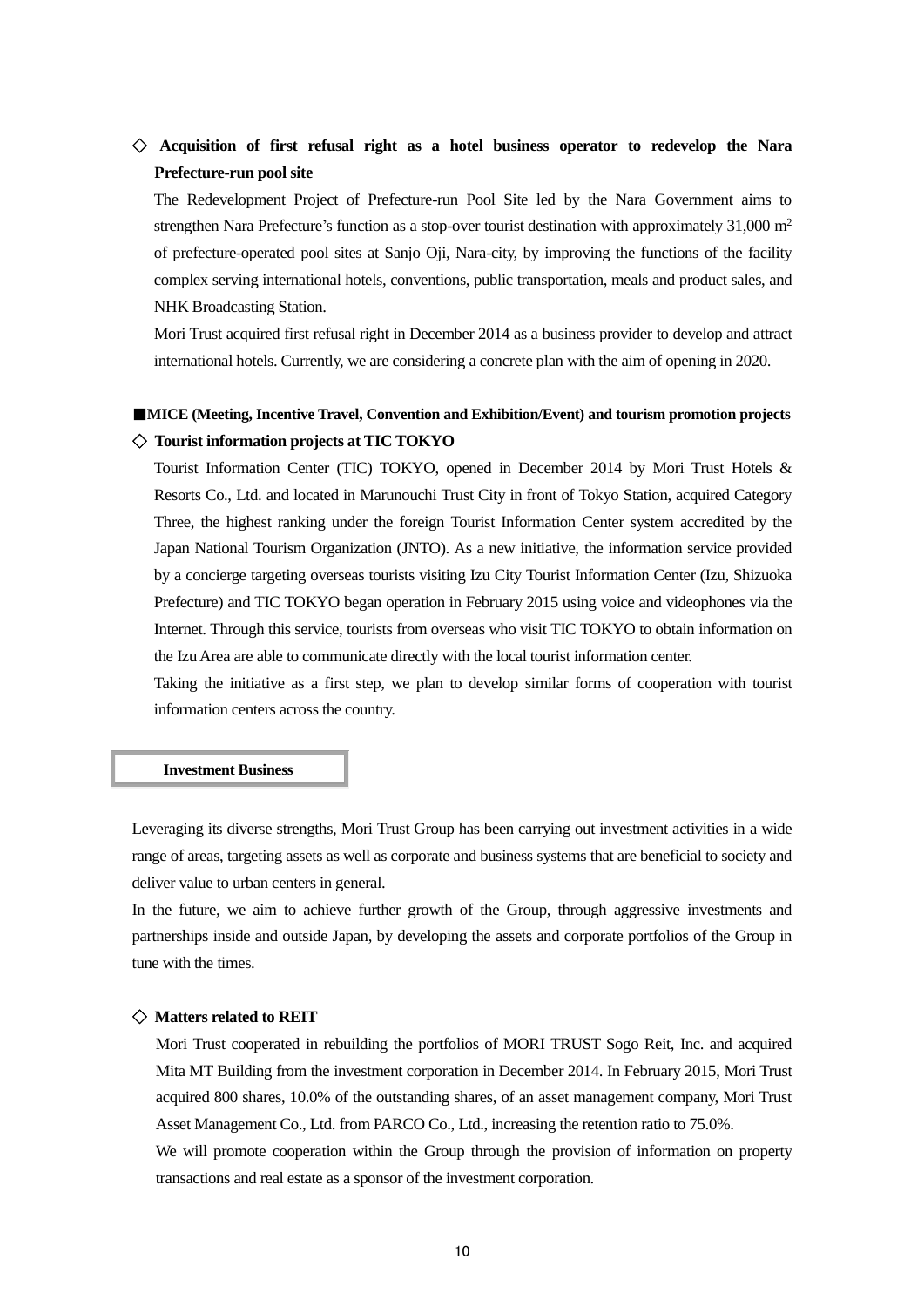#### **Environmental initiatives**

Based on our management philosophy, "A Responsibility for Shaping the City," Mori Trust Group is actively involved in disaster readiness and environmental initiatives, taking both "hard" approaches, developing properties equipped with the latest technologies, and "soft" approaches, working with the surrounding areas and tenants.

Through ongoing initiatives helping to shape cities that are safe, secure, and sustainable, we are aiming to develop urban areas that are internationally competitive.

# ◇ **Construction of the 2nd Phase Mori Trust Energy Park Izumizaki and completion and operation of the Mori Trust Energy Park Biwako**

In the mega solar business (large-scale solar power generation), which targets the introduction and promotion of renewable energy and community and social contributions, we launched the 2nd Phase Mori Trust Energy Park Izumizaki, located at Izumizaki-mura, Nishi Shirakawa-gun, Fukushima.



Mori Trust Energy Park Biwako

Mori Trust Energy Park Biwako, located at Moriyama in Shiga Prefecture, completed its construction and started operation in December 2014. The 1<sup>st</sup> Phase Mori Trust Energy Park Izumizaki started operation in August 2013 and the latest project is our second.

Leveraging the management resources and expertise of Group companies, we will continue initiatives that are conducive to sustainable development in urban and rural areas.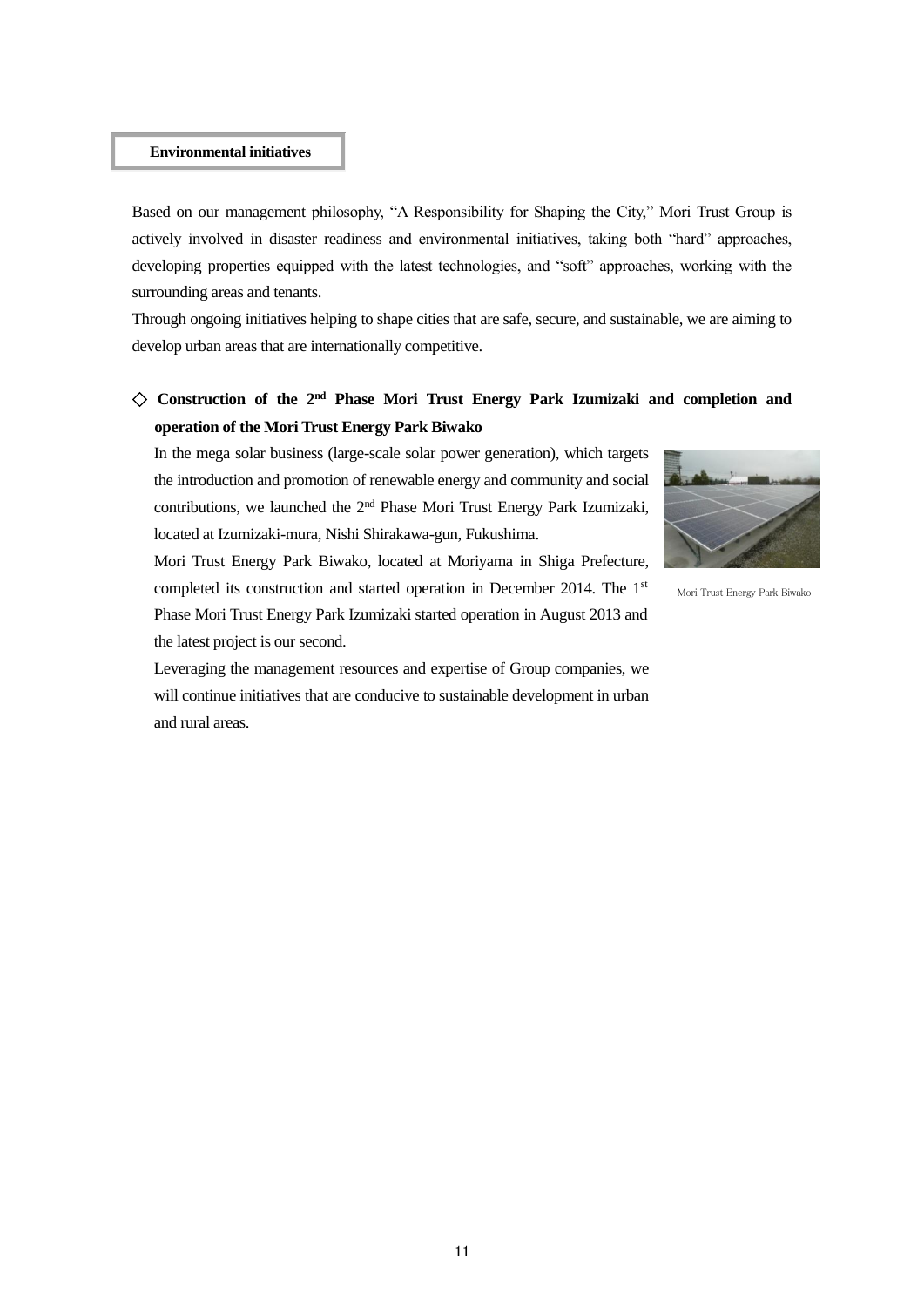# **Mori Trust Group: Total Floor Area Leased or Managed**

#### **Number of rental/managed facilities (as of March 31, 2015)**

○ Rental buildings: Approx. 1,280,000m² (96 buildings)

○ Hotel & Resort facilities: 32 hotels (Number of rooms: Approx. 7,200)

( Laforet Hotels & Resorts (12, including Tokyo Marriott Hotel); Laforet & Matsuo Golf Club;

CONRAD TOKYO; Suiran, a Luxury Collection Hotel, Kyoto; The Westin Sendai;

Courtyard by Marriotto Tokyo Station; MAMPEI HOTEL;

RIHGA ROYAL HOTELS & ASSOCIATE HOTELS (11, Capital & business tie-up partner);

Shangri-La Hotel, Tokyo (lease); Hotel Sunroute Plaza Shinjuku (lease) )

# **Mori Trust Group: Summary of Consolidated Companies**

| MORI TRUST CO., LTD.          |                                                                                       | Toyo Green Building Co., Ltd.     |                                                           |
|-------------------------------|---------------------------------------------------------------------------------------|-----------------------------------|-----------------------------------------------------------|
| Location                      | Toranomon, Minato-ku, Tokyo                                                           | Location                          | Toranomon, Minato-ku, Tokyo                               |
| President                     | Akira Mori                                                                            | President                         | Nobuo Konomi                                              |
| Established                   | June 10, 1970                                                                         | Established                       | March 1, 1978                                             |
| Capital                       | 10 billion yen                                                                        | Capital                           | 90 million yen                                            |
| <b>Business sectors</b>       | Real estate development, hotel management and                                         | <b>Business sectors</b>           | Condominium management service                            |
|                               | investment business                                                                   |                                   |                                                           |
|                               | MORI TRUST BUILDING MANAGEMENT CO., LTD.                                              | URBAN LIFE Co., Ltd. (Code: 8851) |                                                           |
| Location                      | Toranomon, Minato-ku, Tokyo                                                           | Location                          | Motoyamaminamimachi, Higashinada-ku, Kobe-shi, Hyogo      |
| President                     | Yasutsugu Sakai                                                                       | President                         | Nobuo Konomi                                              |
| Established                   | April 1, 2002                                                                         | Established                       | July 31, 1970                                             |
| Capital                       | 100 million yen                                                                       | Capital                           | 3.405 billion yen                                         |
| <b>Business sectors</b>       | Comprehensive building services for property management,                              | <b>Business sectors</b>           | Development, planning, sales, and rental of condominiums, |
|                               | interior decorating, and technical consulting, etc.                                   |                                   | office buildings and stores                               |
|                               | MORI TRUST HOTELS & RESORTS CO., LTD.                                                 |                                   | URBAN LIFE JUUTAKUHANBAI Co., Ltd.                        |
| Location                      | Kitashinagawa, Shinagawa-ku, Tokyo                                                    | Location                          | Motoyamaminamimachi, Higashinada-ku, Kobe-shi, Hyogo      |
| Chair                         | Nobuyuki Endo                                                                         | President                         | Kenkichi Takatsu                                          |
| President                     | Miwako Date                                                                           | Established                       | July 29, 1982                                             |
| Established                   | February 7, 1973                                                                      | Capital                           | 300 million yen                                           |
| Capital                       | 100 million yen                                                                       | <b>Business sectors</b>           | Planning and sales of condominiums, dealing,              |
| <b>Business sectors</b>       | Operation of hotel chains & golf courses, Management of                               |                                   | brokerage of leasing and operations of real estate        |
|                               | tourism information center, Meeting room lease, Innovative R&D                        |                                   |                                                           |
|                               |                                                                                       |                                   |                                                           |
| MAMPEI HOTEL CO., LTD.        |                                                                                       |                                   | NIHON ESLEAD CORPORATION (Code: 8877)                     |
| Location                      | Toranomon, Minato-ku, Tokyo                                                           | Location                          | Fukushima, Fukushima-ku, Osaka-shi                        |
| Chair                         | Miwako Date                                                                           | President                         | Sugio Aramaki                                             |
| President                     | Yasutaka Yanai                                                                        | Established                       | May 8, 1992                                               |
| Established                   | 1894                                                                                  | Capital                           | 1,983 million yen                                         |
| Capital                       | 100 million yen                                                                       | <b>Business sectors</b>           | Sale of condominiums, Real estate replacement business,   |
| <b>Business sectors</b>       | Ownership and operation of the Mampei Hotel                                           |                                   | Real estate rental business, etc                          |
| MT&Hilton Hotel Co., Ltd.     |                                                                                       | <b>ESLEAD KANRI CORPORATION</b>   |                                                           |
| Location                      | Toranomon, Minato-ku, Tokyo                                                           | Location                          | Fukushima, Fukushima-ku, Osaka-shi                        |
| Chair                         | Kazuhiko Oiwa                                                                         | President                         | Sugio Aramaki                                             |
| President                     | Kazuo Asano                                                                           | Established                       | May 20, 1996                                              |
| Established                   | October 22, 2004                                                                      | Capital                           | 10 million yen                                            |
| Capital                       | 20 million yen                                                                        | <b>Business sectors</b>           | Condominium M anagement and Rental M anagement            |
| <b>Business sectors</b>       | Management of the Conrad Tokyo                                                        |                                   | <b>Businesses</b>                                         |
| MT GOLF DEVELOPMENT CO., LTD. |                                                                                       | SOUDEN CORPORATION                |                                                           |
| Location                      | Toranomon, Minato-ku, Tokyo                                                           | Location                          | Fukushima, Fukushima-ku, Osaka-shi                        |
| President                     | Toshio Komatsu                                                                        | President                         | Hiroshi Nakazawa                                          |
| Established                   | November 19, 2004                                                                     | Established                       | May 17, 2006                                              |
| Capital                       | 100 million yen                                                                       | Capital                           | 90 million yen                                            |
| <b>Business sectors</b>       | Ownership and operation of Laforet & Matsuo Golf Club                                 | <b>Business sectors</b>           | Electricity Management Business                           |
|                               |                                                                                       |                                   |                                                           |
| FORETSEINE CO., LTD.          |                                                                                       |                                   | E-L CONSTRUCTION CORPORATION                              |
| Location                      | Toranomon, Minato-ku, Tokyo                                                           | Location                          | Fukushima, Fukushima-ku, Osaka-shi                        |
| President                     | Nobuo Konomi                                                                          | President                         | Yasutaka Kidouchi                                         |
| Established                   | March 31, 2011                                                                        | Established                       | June 14, 2006                                             |
|                               | (date of foundation since incorporation-type company split)                           | Capital                           | 55 million yen                                            |
| Capital                       | 100 million yen                                                                       | <b>Business sectors</b>           | General Contract and Renovation Businesses                |
| <b>Business sectors</b>       | Planning and development of urban type condominium for<br>sales and rental management |                                   |                                                           |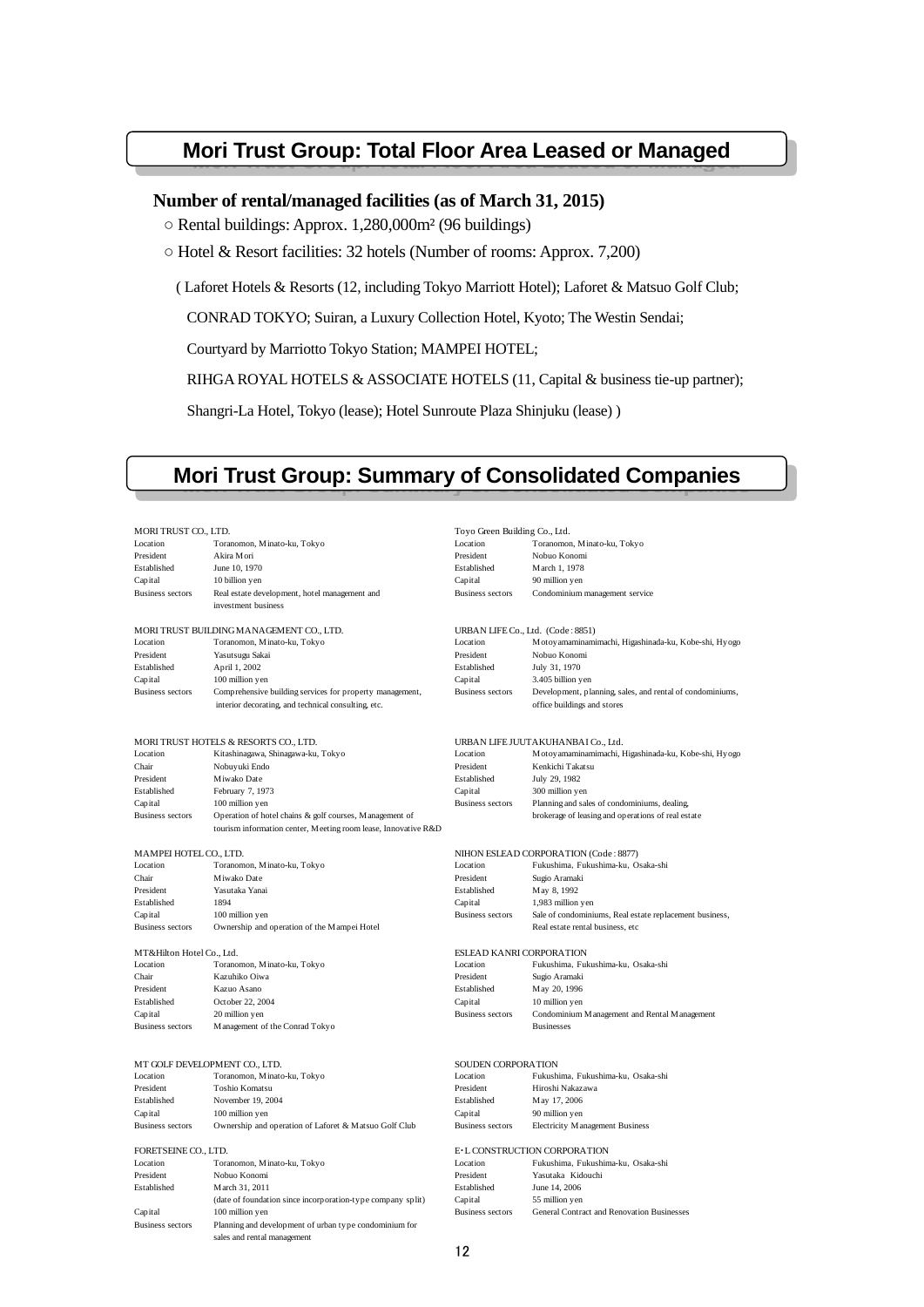|                               | ESLEAD JYUTAKU RYUTU CO. LTD                     |                         | MORI TRUST Asset Management Co., Ltd.                     |
|-------------------------------|--------------------------------------------------|-------------------------|-----------------------------------------------------------|
| Location                      | Fukushima, Fukushima-ku, Osaka-shi               | Location                | Akasaka, Minato-ku, Tokyo                                 |
| President                     | Kouji Maeda                                      | President               | Satoshi Horino                                            |
| Established                   | May 8, 2007                                      | Established             | February 28, 2000                                         |
| Capital                       | 10 million yen                                   | Capital                 | 400 million yen                                           |
| <b>Business sectors</b>       | Real Estate Transaction, Asset Management        | <b>Business sectors</b> | Operation of real estate investment trusts                |
|                               | and Real Estate Rental Businesses                |                         |                                                           |
|                               | MTL Fund No.1 Investment Limited Partnership     |                         | Shiroyama Heating & Cooling Supply Co., Ltd.              |
| <b>General Partner</b>        | MT Labo Capital Co., Ltd.                        | Location                | Toranomon, Minato-ku, Tokyo                               |
| Established                   | August 31, 2007                                  | President               | Masahide Kasahara                                         |
|                               |                                                  | Established             | November 6, 1989                                          |
|                               |                                                  | Capital                 | 300 million yen                                           |
|                               |                                                  | <b>Business sectors</b> | Local heating and cooling services                        |
|                               |                                                  |                         | in the Shiroyama Garden and adjacent area                 |
|                               | MT GENEX CORPORATION (Code: 9820)                | <b>AZMAX CORP.</b>      |                                                           |
| Location                      | Toranomon, Minato-ku, Tokyo                      | Location                | Nihonbashi, Chuo-ku, Tokyo                                |
| President                     | Hitoshi Suzuki                                   | President               | Masayoshi Takahashi                                       |
| Established                   | October 1945                                     | Established             | August 11, 1947                                           |
| Capital                       | Approx. 1.072 billion yen                        | Capital                 | 499 million yen                                           |
| <b>Business sectors</b>       | Facelift of building and housing, and            | <b>Business sectors</b> | Manufacturing and selling cold drawn special steel shapes |
|                               | parking operation management, etc.               |                         |                                                           |
| Toyo Housing Management, Inc. |                                                  |                         |                                                           |
| Location                      | Roppongi, Minato-ku, Tokyo                       |                         |                                                           |
| President                     | Nobuo Konomi                                     |                         |                                                           |
| Established                   | November 27, 1979                                |                         |                                                           |
| Capital                       | 10 million yen                                   |                         |                                                           |
| <b>Business sectors</b>       | Leasing management and operations of real estate |                         |                                                           |

(as of March 31, 2015)

# **Mori Trust Group: Summary of Equity-Method Affiliates**

THE ROYAL HOTEL, LIMITED (Code : 9713) MORI TRUST Sogo Reit, Inc. (Code : 8961)<br>
Location Makanoshima, kita-ku, Osaka-shi, Osaka<br>
Established February 10, 1932 Bstablished Cotober 2, 2001  $\Delta$ Nakanoshima, kita-ku, Osaka-shi, Osaka Established February 10, 1932 Established October 2, 2001 Business sectors Hotel management centered on lodgment, Business sectors Investment in real estate and asset-backed<br>banquet and restaurant, and hotel securities investing primarily in real estate incidental business

(as of March 31, 2015)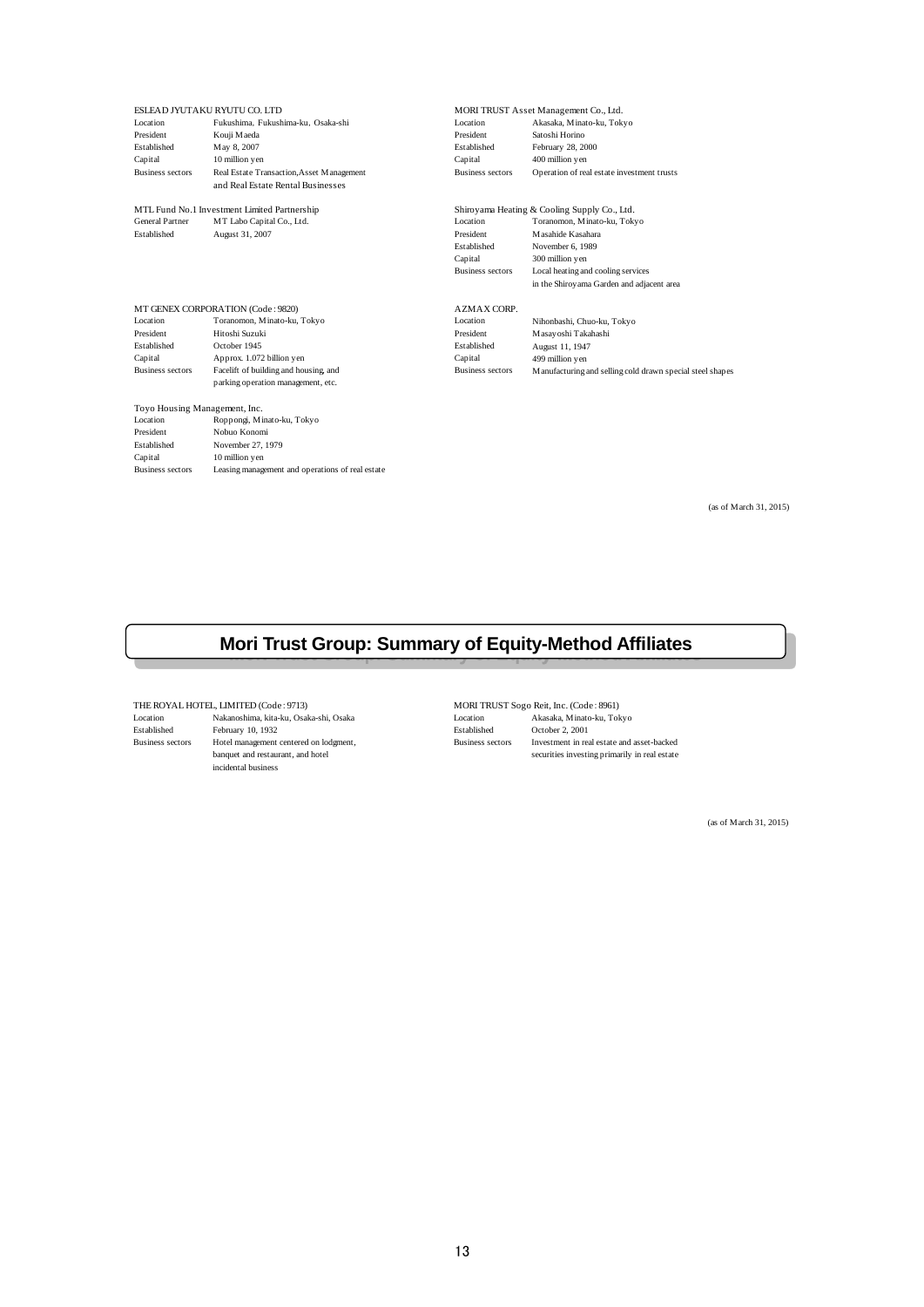## **Consolidated Financial Statements**

| MORI TRUST CO., LTD. and its consolidated subsidiaries              |         | (¥ millions) |
|---------------------------------------------------------------------|---------|--------------|
|                                                                     | 2015    | 2014         |
| Assets                                                              |         |              |
| I. Current assets                                                   |         |              |
| 1 Cash and deposits                                                 | 85,980  | 25,136       |
| 2 Notes and accounts receivable-trade                               | 4,819   | 14,073       |
| 3 Short-term investment securities                                  | 52,488  | 55,028       |
| 4 Real estate for sale                                              | 46,388  | 61,740       |
| 5 Real estate for sale in process                                   | 152,513 | 148,278      |
| 6 Real estate for development                                       | 618     | 618          |
| 7 Other inventories                                                 | 1,445   | 1,734        |
| 8 Deferred tax assets                                               | 6,869   | 21,128       |
| 9 Other                                                             | 2,764   | 3,035        |
| Allowance for doubtful accounts                                     | (98)    | (117)        |
| Total current assets                                                | 353,789 | 330,657      |
| II. Noncurrent assets                                               |         |              |
| 1 Property, plant and equipment                                     |         |              |
| (1) Buildings and structures, net                                   | 133,826 | 133,477      |
| (2) Machinery, equipment and vehicles, net                          | 2,894   | 2,585        |
| (3) Tools, furniture and fixtures, net                              | 1,239   | 1,104        |
| $(4)$ Land                                                          | 434,879 | 402,061      |
| (5) Construction in progress                                        | 987     | 1,516        |
| (6) Other, net                                                      | 1,873   | 1,832        |
| Total property, plant and equipment                                 | 575,700 | 542,576      |
| 2 Intangible assets                                                 |         |              |
| (1) Leasehold right                                                 | 3,258   | 3,258        |
| (2)<br>Goodwill                                                     | 168     | 251          |
| $(3)$ Other                                                         | 422     | 282          |
| Total intangible assets                                             | 3,849   | 3,791        |
| 3 Investments and other assets                                      |         |              |
| (1) Investment securities                                           | 25,546  | 30,971       |
| Investments in unconsolidated subsidiaries and<br>(2)<br>affiliates | 4,166   | 277          |
| (3) Long-term loans receivable                                      | 173     | 211          |
| (4) Deferred tax assets                                             | 281     | 376          |
| (5) Guarantee deposits                                              | 3,834   | 4,230        |
| $(6)$ Other                                                         | 2,558   | 2,486        |
| Allowance for doubtful accounts                                     | (89)    | (135)        |
| Total investments and other assets                                  | 36,471  | 38,419       |
| Total noncurrent assets                                             | 616,021 | 584,787      |
| Total assets                                                        | 969,810 | 915,445      |

#### Consolidated Balance Sheets (as of March 31, 2015 and 2014)

Note: Figures less than one million yen are rounded down.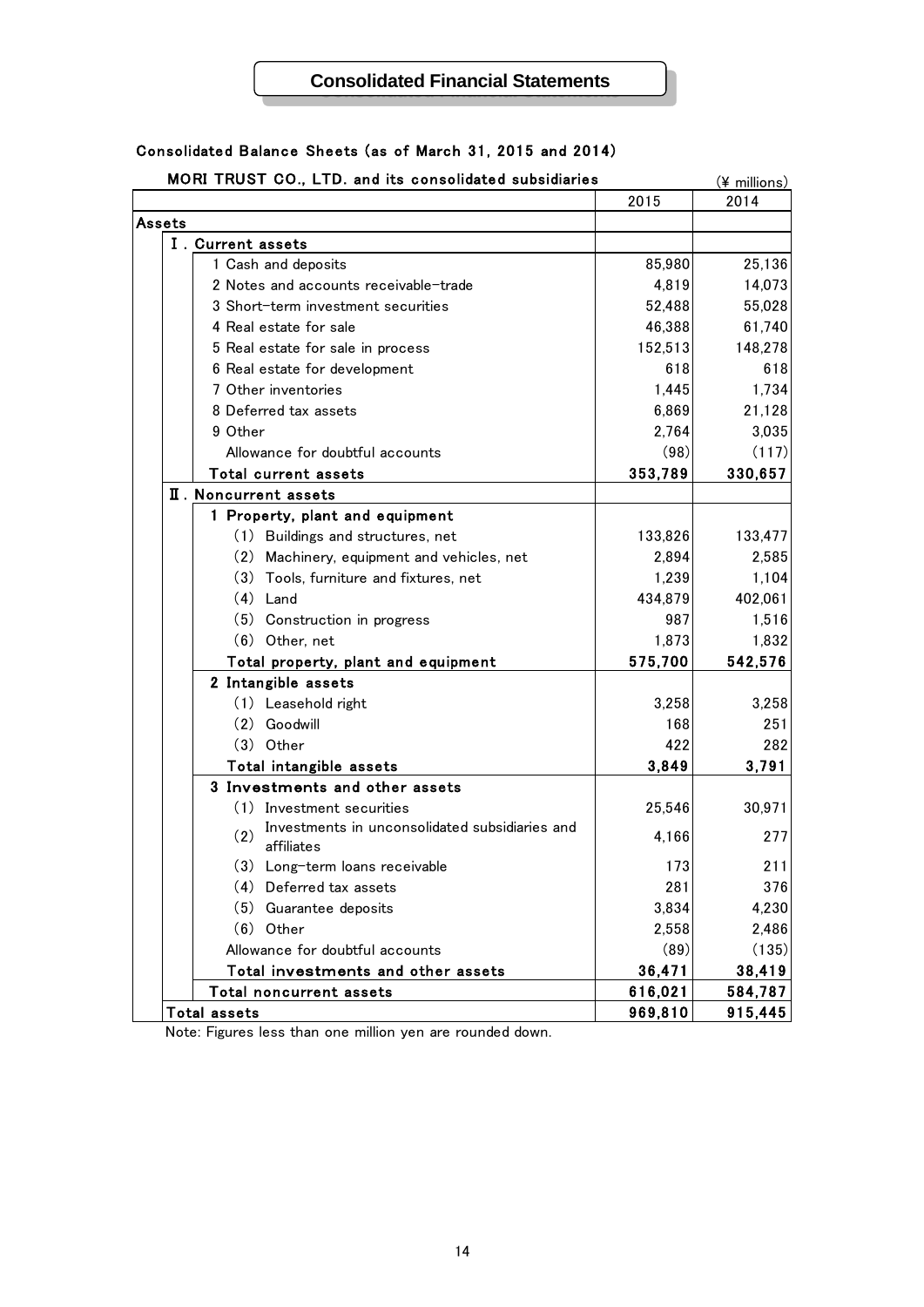| $(*)$ millions)                                         |         |         |
|---------------------------------------------------------|---------|---------|
|                                                         | 2015    | 2014    |
| <b>Liabilities</b>                                      |         |         |
| I. Current liabilities                                  |         |         |
| 1 Notes and accounts payable-trade                      | 9,278   | 9,263   |
| 2 Short-term loans payable                              | 60,422  | 64,220  |
| 3 Current portion of long-term loans payable            | 83,992  | 88,640  |
| 4 Accounts payable-other                                | 11,302  | 6,631   |
| 5 Income taxes payable                                  | 16,532  | 12,502  |
| 6 Accrued expenses                                      | 913     | 811     |
| 7 Advances received                                     | 6,801   | 5,522   |
| 8 Deposits received                                     | 2,044   | 2,398   |
| 9 Provision for bonuses                                 | 554     | 503     |
| 10 Other                                                | 145     | 1,335   |
| Total current liabilities                               | 191,987 | 191,829 |
| $\overline{\mathbf{I}}$ . Noncurrent liabilities        |         |         |
| 1 Long-term loans payable                               | 364,505 | 350,544 |
| 2 Long-term lease deposited                             | 49,961  | 48,780  |
| 3 Long-term guarantee deposited                         | 52,059  | 53,171  |
| 4 Long-term deposits received                           | 312     | 311     |
| 5 Deferred tax liabilities                              | 10,492  | 10,086  |
| 6 Net defined benefit liability                         | 2,571   | 2,557   |
| 7 Asset Retirement Obligation                           | 1,043   |         |
| 8 Other                                                 | 897     | 1,031   |
| Total noncurrent liabilities                            | 481,844 | 466,484 |
| <b>Total liabilities</b>                                | 673,832 | 658,313 |
| Net assets                                              |         |         |
| I. Shareholders' equity                                 |         |         |
| 1 Capital stock                                         | 10,000  | 10,000  |
| 2 Retained earnings                                     | 263,518 | 227,799 |
| Total shareholders' equity                              | 273,518 | 237,799 |
| II. Valuation and translation adjustments               |         |         |
| 1 Valuation difference on available-for-sale securities | 4,708   | 2,470   |
| 2 Revaluation reserve for land                          | 14      | 37      |
| 3 Remeasurements of defined benefit plans               | (187)   | (130)   |
| Total valuation and translation adjustments             | 4,535   | 2,377   |
| <b>III.</b> Minority interests                          | 17,923  | 16,954  |
| Total net assets                                        | 295,978 | 257,132 |
| Total liabilities and net assets                        | 969,810 | 915,445 |

Note: Figures less than one million yen are rounded down.